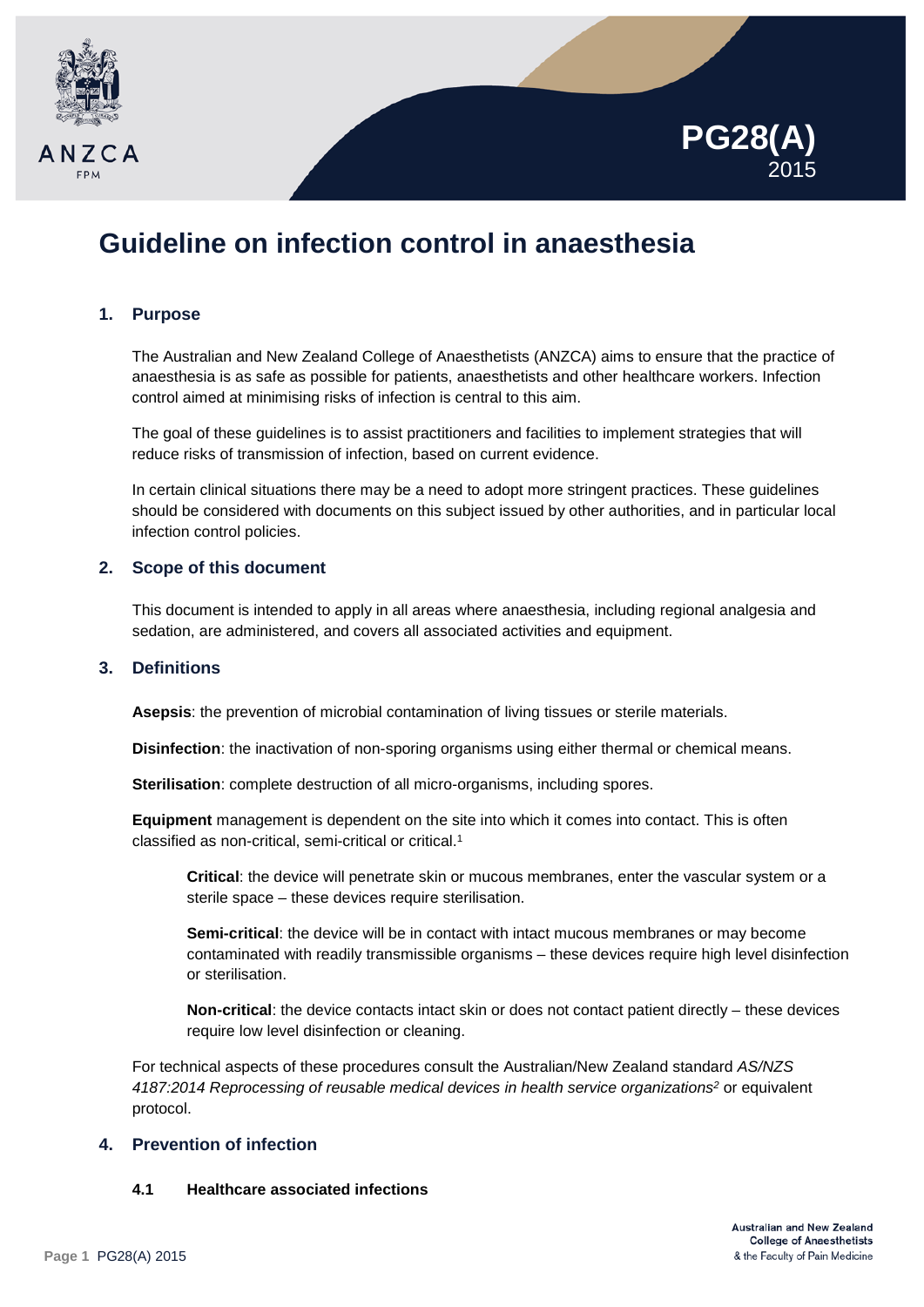## 4.1.1 Standard precautions

Healthcare workers should protect themselves by wearing gloves, protective eyewear or face shields, masks, gowns and/or plastic aprons when there is the likelihood for splashing, splattering or spraying of blood or body fluids, even if not blood stained. Precautions should be implemented for all patients regardless of suspected or confirmed infectious risk.

## 4.1.2 Hand hygiene

Hand hygiene is the most important infection control measure. Hand washing with soap and water should be performed when hands are visibly dirty or contaminated with blood or other body fluids, or if exposed to potential spore forming organisms (for example, *Clostridium difficile*). Soap and water alone moves bacteria but is not effective at killing organisms. The term "hand hygiene" encompasses the use of soap/solution (nonantimicrobial or antimicrobial) and water, or a waterless antimicrobial agent to the surface of the hands. Effective hand hygiene should be performed before and after each patient contact. Antiseptic solutions with an alcohol component or alcohol solutions alone provide superior disinfection when compared with non-alcoholic antiseptics (4 per cent chlorhexidine, povidone iodine) or non-antimicrobial soaps. Alcohol is rapidly germicidal but when combined with antiseptic compounds, bacterial re-growth occurs at a significantly slower rate. Extended antimicrobial activity appears to be most effective for alcohol solutions containing 2-4 per cent chlorhexidine gluconate. Products containing between 60-95 per cent alcohol appear to be the most effective with the higher concentrations being less effective because protein denaturisation requires water.

#### 4.1.3 Gloves, gowns, facemasks/shields and theatre caps

Non-sterile examination gloves should be worn when there is anticipated contact with blood or other potentially infectious body fluids including droplets/aerosols originating from the respiratory system. Personal protective equipment (PPE) should be worn where indicated.[1](#page-1-0) Gloves must be changed or removed when moving from a contaminated body site to a non-contaminated region. Hand hygiene should be performed before and after wearing of gloves. Specific care should be taken not to contaminate the patient care environment with gloves that have had previous patient contact.

Masks should be worn when carrying out sterile procedures under full aseptic conditions (see item 4.3.2). There is insufficient evidence to recommend the wearing of masks in the operating theatre for all operations however the use of masks for theatre personnel should be in accordance with local hospital policy. It should be remembered that face masks protect the wearer from contamination during procedures as well as potentially limiting spray contamination of sterile fields when in range. When masks are worn they should be worn to cover the nose and mouth completely and be firmly secured by the upper and lower tapes. Masks should not be worn around the neck nor taken down to speak. Face masks should be removed immediately after use and replaced for fresh patient interaction. Following removal and disposal, hand hygiene should be performed.

-

<span id="page-1-0"></span><sup>1</sup> Refer t[o https://www.anzca.edu.au/resources/professional-documents/statements/anzca-covid-ppe-statement.pdf](https://www.anzca.edu.au/resources/professional-documents/statements/anzca-covid-ppe-statement.pdf)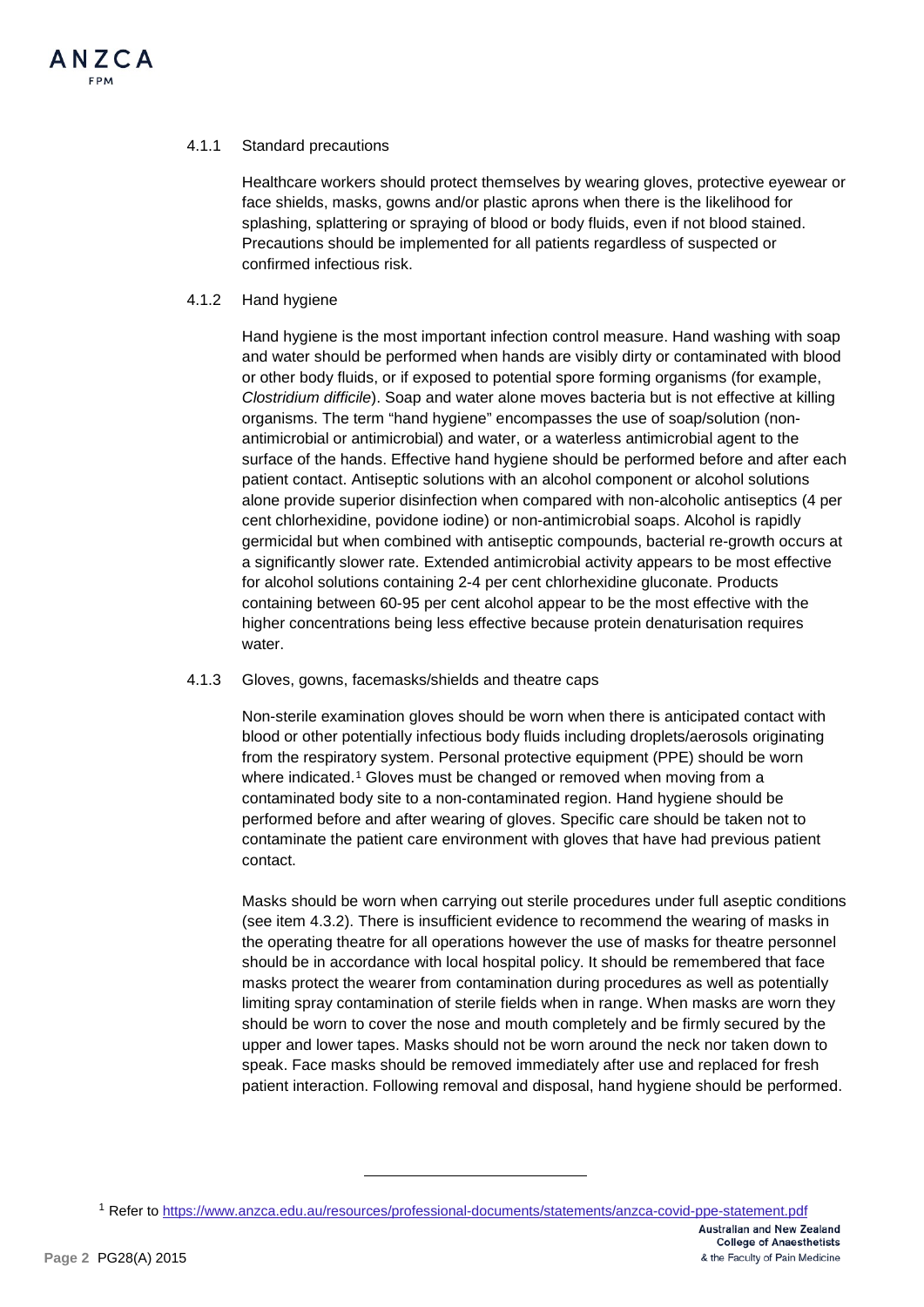

Hair should be completely covered with a disposable theatre cap or a freshly laundered lint free hat.

#### 4.1.4 Theatre attire

All personnel entering a theatre suite should wear the freshly laundered suits, gowns and overshoes provided for use within the suite. Theatre attire should be changed daily. During the shift any visually soiled attire should be changed as soon as possible.

Dedicated footwear is preferred for restricted areas. Footwear should meet occupational health and safety standards and be kept clean. Overshoes are not necessary for clean shoes (that are specially kept for use in theatre). Overshoes should be worn if there is any possibility that dirt may be on the shoes. If overshoes are used, hand hygiene should be performed after donning and removing them.

4.1.5 Flow through theatre

Opening operating room doors disrupts airflow within the room, which potentially increases the risk of wound contamination. General traffic and superfluous personnel within the operating room should be minimised and doors should remain closed.

4.1.6 Sharps

Sharps should be handled with care at all times, disposed of safely immediately following use, and not be resheathed, bent, broken or manipulated in any way. The use of needle-free injection systems and cannulae with needle protection systems (for example, needle retraction) is encouraged.

Any person exposed to a needlestick or other blood or body fluid incident should follow the protocol provided by the institution in which it occurs. This includes having a medical evaluation with particular reference to the risk of infection with human immunodeficiency virus, hepatitis B virus or hepatitis C virus. The National Health and Medical Research Council has published extensive guidelines<sup>3</sup> on the prevention and control of infection in healthcare including the management of exposure to blood and body fluids contaminated with blood, such as needlestick/sharp injuries.

4.1.7 Antibiotic chemoprophylaxis

Timely antibiotic chemoprophylaxis is an important strategy to reduce surgical site infections and is the responsibility of the whole surgical team. Indication and agent choice should be in accordance with local surgical prophylaxis guidelines and therapeutic guidelines.4

4.1.8 Maintenance of normothermia

Perioperative hypothermia has been associated with adverse outcomes, including infectious complications.5

4.1.9 Restrictive transfusion strategies

Despite the widespread use of leucodepletion, liberal transfusion strategies have been shown to be associated with infectious complications in a variety of healthcare settings, including major orthopaedic and cardiac surgery.6

4.1.10 Vaccination of the healthcare worker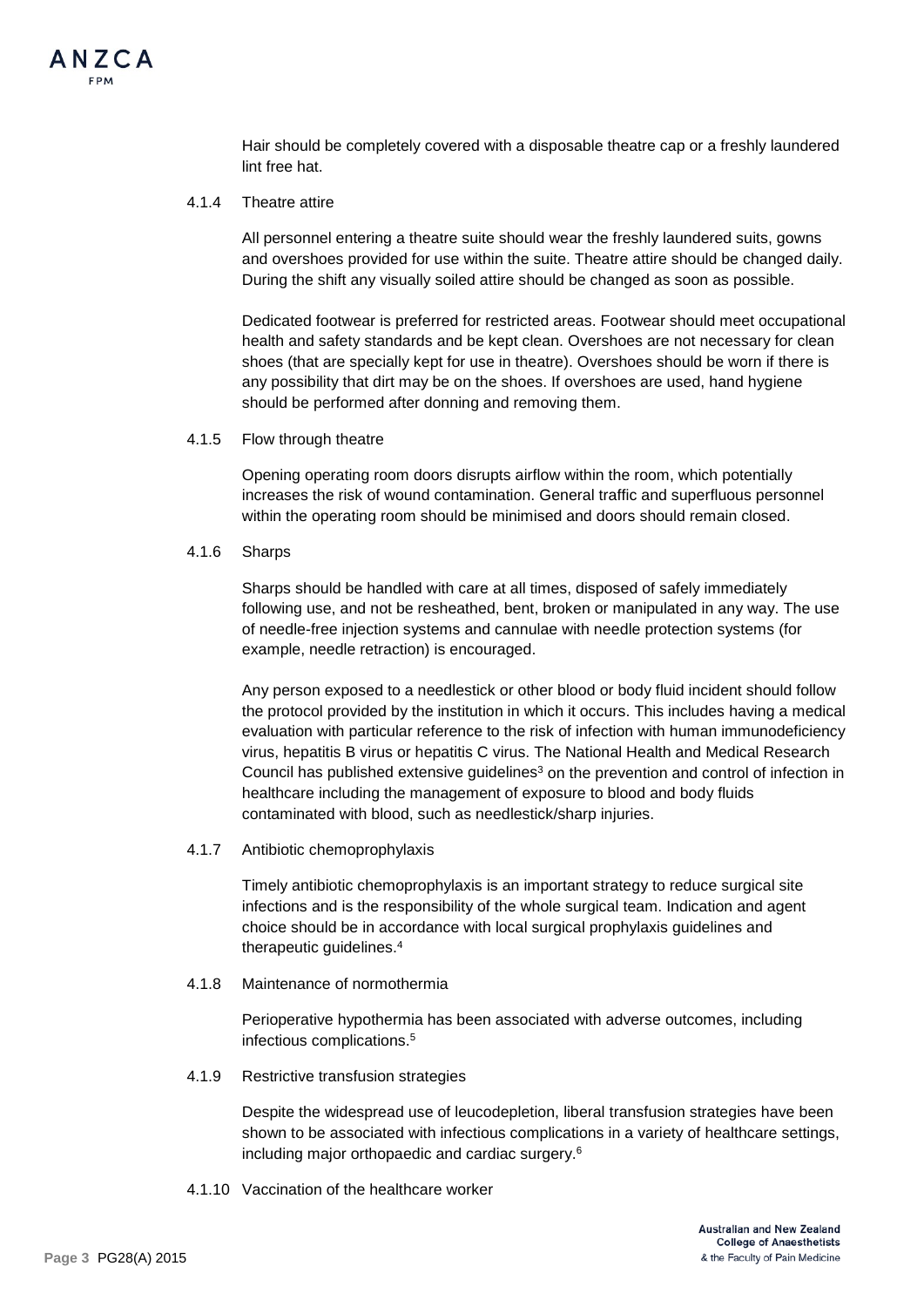

Healthcare facilities should provide a screening and vaccination program for their workers. It is the responsibility of individual practitioners to avail themselves of health resources and ensure their immunisation is up to date.

#### **4.2 Anaesthetic apparatus**

4.2.1 Disposable Items

Single use items are not designed for easy cleaning, decontamination or repeated sterilisation. Australian/New Zealand standard *AS/NZS 4187:2014 Reprocessing of reusable medical devices in health service organizations*<sup>2</sup> universally condemns the practice of re-use of single use items and states that they should be discarded at the point of use.

- 4.2.2 Devices to be sited in the upper airway
	- 4.2.2.1 Anaesthetic face masks

Normally in contact with intact skin, these items are frequently contaminated by secretions and would be considered semi-critical, requiring cleaning and thermal disinfection after use.

### 4.2.2.2 Laryngoscopes

Laryngoscope blades are considered critical equipment because they may penetrate skin or mucous membranes, and as such, require sterilisation. Laryngoscope handles, being non-critical devices, should be cleaned with detergent and water between each patient use. If contaminated with blood, they should be washed and disinfected.

# 4.2.2.3 Bougies

Re-use of these items has been associated with cross-infection. It is preferable that alternative single-use intubation aids are employed when possible.

# 4.2.3 Anaesthetic breathing systems

In practice, most departments of anaesthesia use these circuits for more than one patient or for more than one operating session in conjunction with the use of a new bacterial filter for each patient. Departments should comply with local policy. If visibly internally or externally contaminated, or used for known high-risk infectious cases, for example, open tuberculosis, the circuits should be changed between patients unless a heat moisture exchange bacterial filter is used.<sup>7,8</sup> The breathing bag is easily contaminated by hand contact during induction and emergence from anaesthesia. Breathing bags should be cleaned with detergent and water between each patient use or replaced if single use.

4.2.4 Sampling lines for side stream gas analysis

These need not ordinarily be sterilised before reuse. Sampled gas should not be returned to the anaesthetic circuit unless it is first passed through a viral filter (0.2 µm mesh).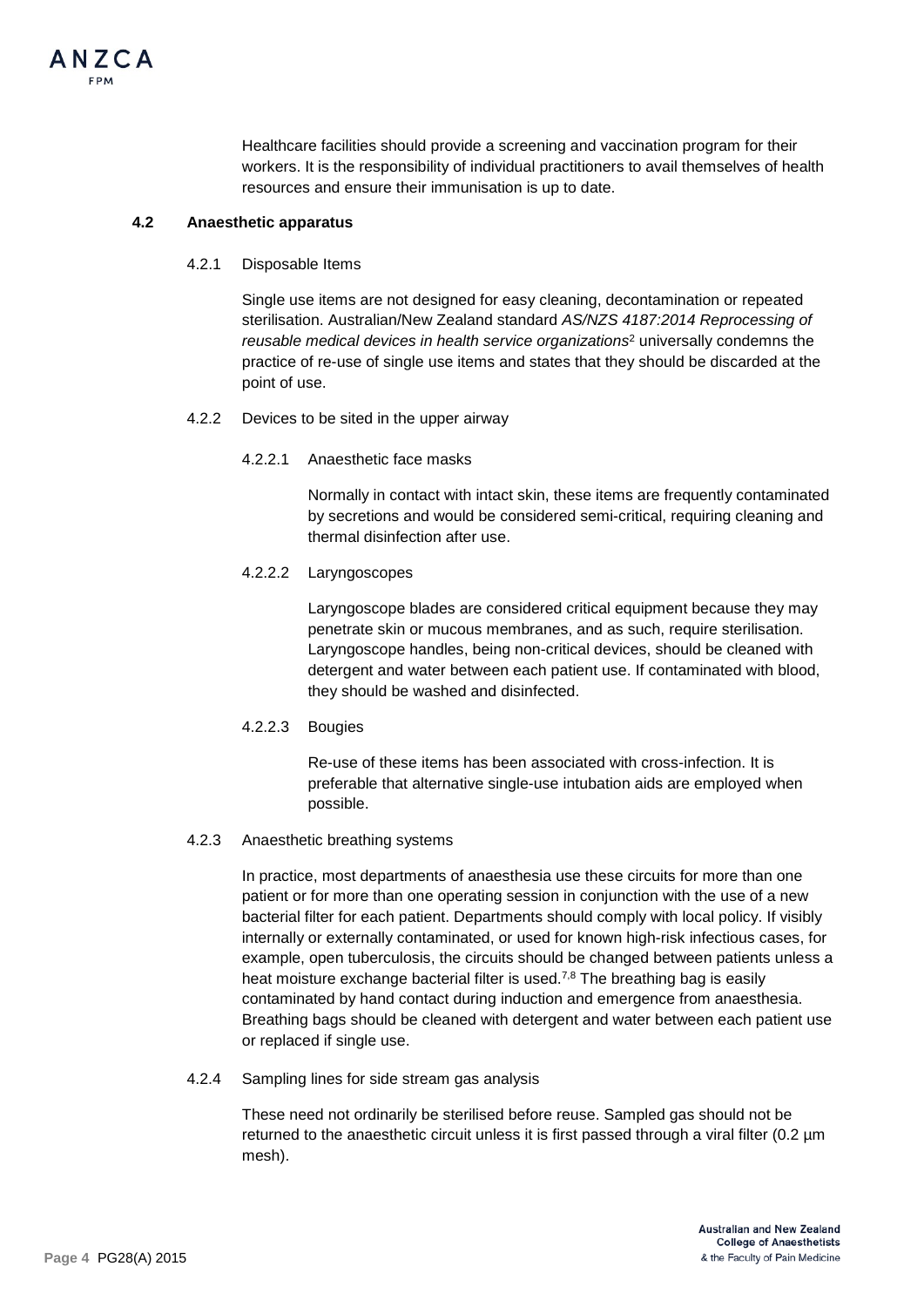#### 4.2.5 Anaesthetic machines

Routine daily sterilisation or disinfection of internal components of the anaesthetic machine is not necessary if a bacterial/viral filter is used between patient and circuit. However, cleaning and maintenance policies should be followed and bellows, unidirectional valves and carbon dioxide absorbers should be cleaned and disinfected periodically.

#### 4.2.6 Surfaces and monitors

The surface of the anaesthetic machine and monitoring equipment should be cleaned between each patient with detergent and water. This includes non-invasive blood pressure cuffs and tubing, pulse oximeter probes and cables, stethoscopes, electrocardiographic cables, blood warmers etc, and the exterior of anaesthetic machines and monitors. Items such as temperature probes should be single patient use. Touch screens and control knobs should also be cleaned.

### 4.2.7 Flexible laryngoscopes and bronchoscopes

These are considered semi-critical and require careful cleaning, including of any open suction or biopsy channel, followed by high level disinfection or sterilisation.

### 4.2.8 Ultrasound probes

### 4.2.8.1 Surface probes

*Non-critical use*. Following non-invasive procedures (for example, scanning over intact skin, TTE) the ultrasound transducer should be disinfected in accordance with the manufacturer's recommendations. This is a three-stage process: removal of gel and debris with a dry towel, wiping with a moist detergent cloth followed by spraying or wiping with an approved (usually alcohol-based) disinfectant solution.<sup>9</sup> The ultrasound gel used should ideally be sterile or supplied from a single-use package.

*Semi-critical use.* For invasive procedures (for example, ultrasound guided regional blocks vascular access), the probe and cable should be protected from contamination by use of a sterile cover and be prepared in such a way as to maintain the sterility of the procedural region. This particularly applies to the placement of central venous or perineural catheters. Any conducting medium (for example, ultrasound gel) between the probe cover and the skin must be sterile. Following use, the transducer covering should be removed without contaminating the surface of the transducer or the ultrasound machine. The probe should now be processed as for a non-invasive procedure.

The cleaning procedure for both non-invasive and invasive procedures should also include the entire cable from the transducer to the machine and extend to the surface of the machine.

Any probe that is contaminated with blood or other biological fluid should be cleaned as for *critical use* and undergo high-level disinfection with chemicals such as ortho-phthalaldehyde. Recommendations are available from Queensland Health.10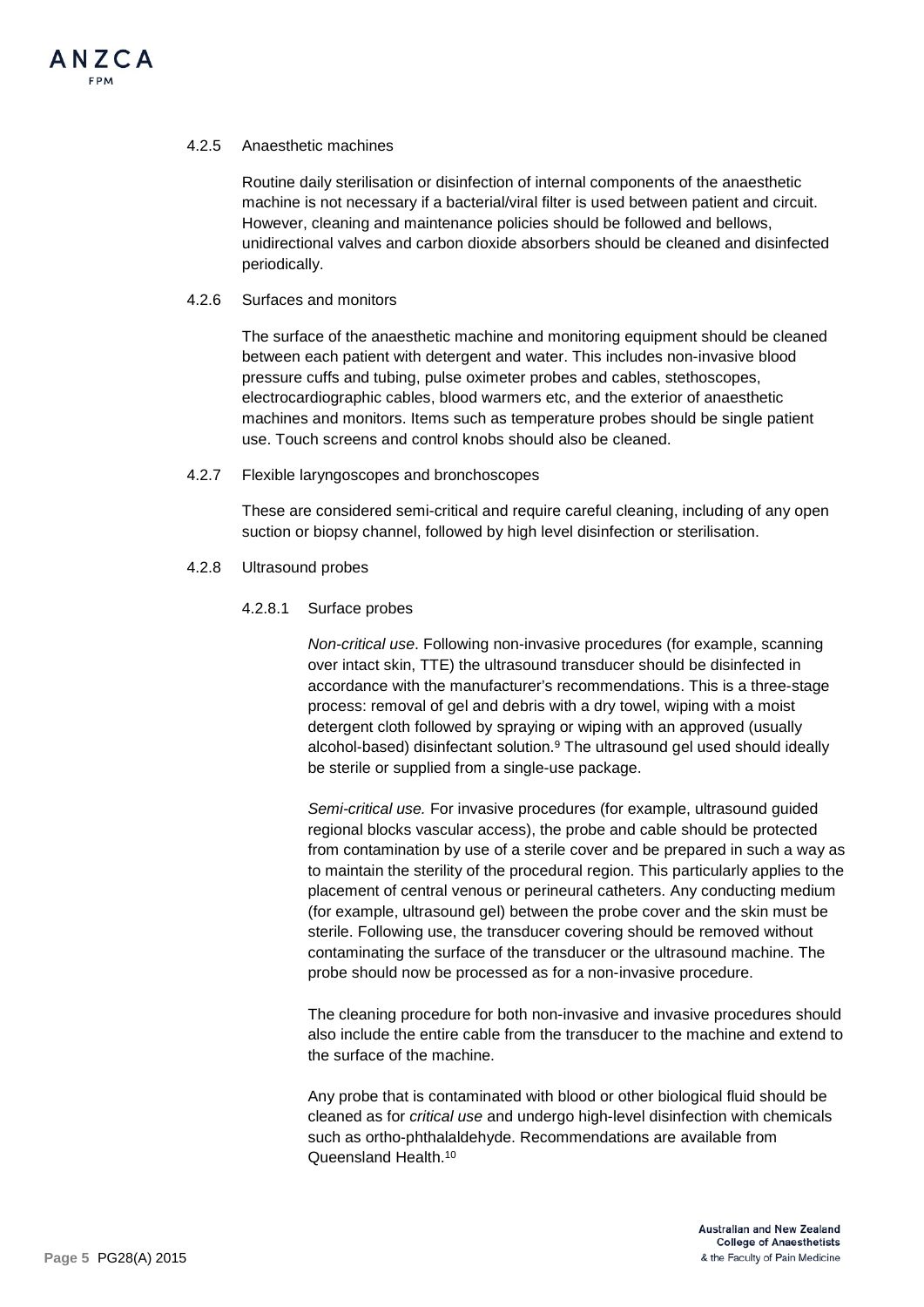## 4.2.8.2 Internal probes – Semi-Critical/Critical use

Transoesophageal echocardiography (TOE) probes require management as semi-critical devices because they contact gastrointestinal mucosa and potentially infectious bodily fluids. When cleaning TOE probes it is important to ensure that disinfection and sterilisation is undertaken of the probe tip and insertion shaft and also that the handle, cable, and external parts of the socket are decontaminated and disinfected, for example, by wiping over with water/detergent and a non-alcohol disinfectant. It is important to ensure that manufacturer's instructions are strictly adhered to. Guidelines have been developed for the cleaning of TOE probes.11 Once sterilised, the TOE probe should be stored in a clean non-contaminated environment.

Care should also be taken when using the TOE probe to avoid crosscontamination between the hand manipulating the probe shaft and the probe controls and ultrasound machine controls.

4.2.8.3 Resuscitation equipment

Reusable items must be sterilised between patients.

#### **4.3 Invasive procedures**

Invasive procedures are to be performed with aseptic technique.

4.3.1 Vascular cannulation

The cannulation site is a potential portal of entry for micro-organisms into the subcutaneous tissues and circulation. The anaesthetist should observe strict hand hygiene and should wear protective gloves. The skin should be disinfected with an appropriate antiseptic preparation (70 per cent alcohol, tincture of iodine, an iodophor or chlorhexidine gluconate) prior to cannulation being performed in a manner that ensures the tip and shaft of the cannula remain sterile. Seventy per cent alcohol solution alone is only suitable for short-term cannulation (<24 hours). There is no evidence for the routine replacement of peripheral intravenous cannulae, although local institutional guidelines should be followed.

4.3.2 Central vascular cannulation

A central line is defined as an intravascular device that terminates at or close to the heart or in one of the great vessels. The Australian and New Zealand Intensive Care Society guidelines<sup>12</sup> for central line insertion and maintenance aim to assist in the prevention of central line associated bloodstream infections. The guidelines stress the importance of aseptic technique and maximal barrier precautions, including full body draping and the wearing of hat, facemask, gown and sterile gloves. The skin should be disinfected with 0.5 per cent or 2 per cent chlorhexidine preparation with alcohol. If there is a contraindication to chlorhexidine, tincture of iodine, an iodophor or 70 per cent alcohol can be used as alternatives. Use of surface ultrasound must not compromise the aseptic technique (see item 4.2.8.1). The use of a checklist to confirm compliance with aseptic technique is recommended.

4.3.3 Vascular access ports

Injection ports of intravascular devices and attached lines and tubing are potential sources of introduction of bacterial contamination. Proper aseptic technique must be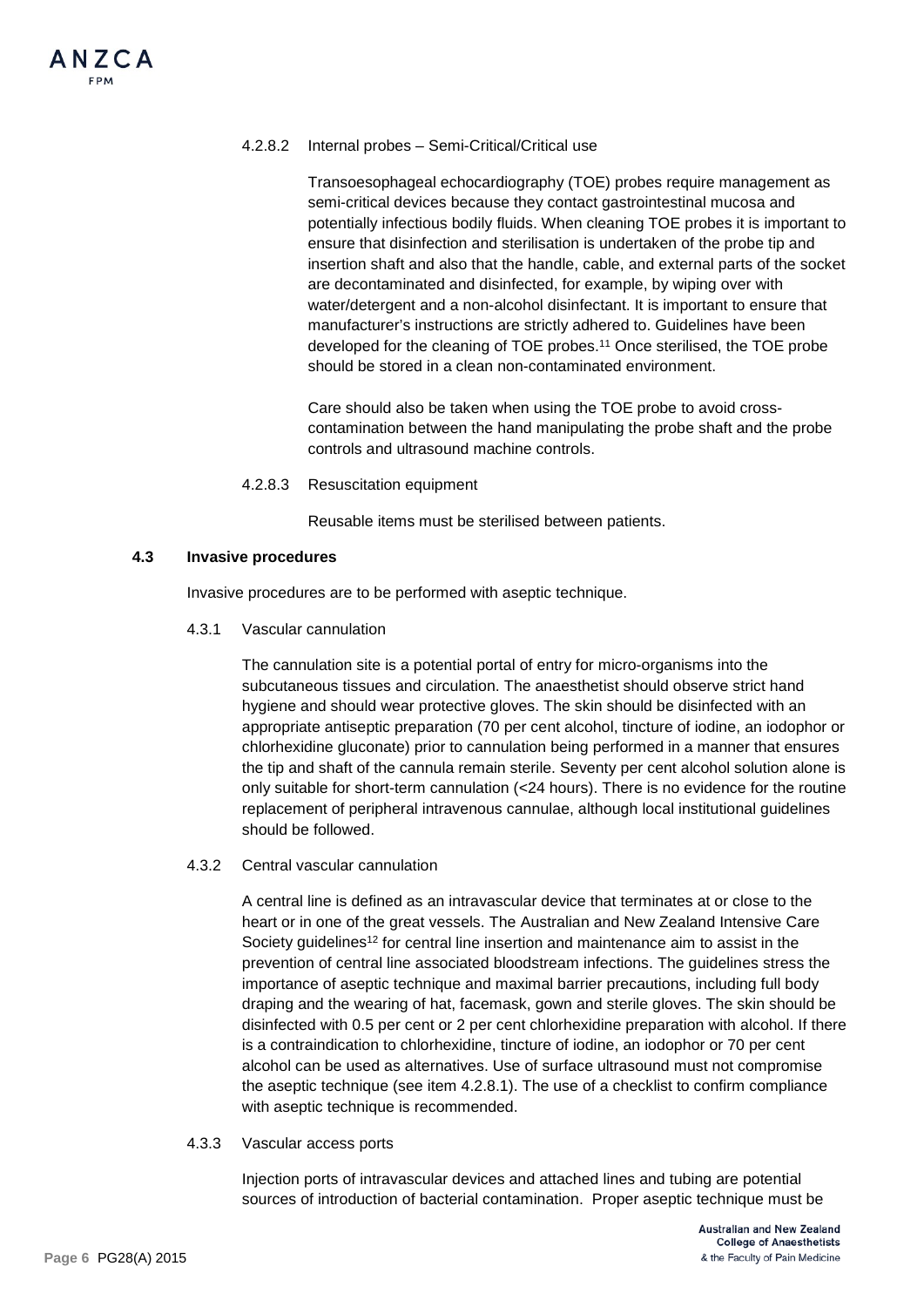strictly followed when accessing injection ports. This includes wiping the outer surface of the rubber stopper and its injection site with a 70% isopropyl alcohol wipe/swab and allowing it to dry before inserting any injection device.

#### 4.3.4 Regional anaesthesia

When single-shot non-neuraxial regional blocks are performed, aseptic precautions should consist of skin preparation, clean hands and gloves, a single-use needle and syringe and a no-touch technique. When ultrasound is used, the probe and cable should be protected from contamination and be prepared in such a way as to maintain the sterility of the procedural region. Any conducting medium (for example, ultrasound gel) between the probe cover and the skin should be sterile. Any probe that is contaminated with fluid or biological material should be fully cleaned and disinfected.

When a spinal or epidural block is being performed, or when a regional anaesthesia catheter is to be left indwelling, full aseptic technique and maximal barrier precautions are required as described for central vascular cannulation (see item 4.3.2). For skin preparation, 0.5 per cent chlorhexidine in alcohol, where available, is recommended for neuraxial techniques although it should be noted that very small quantities of neuraxial chlorhexidine have been implicated in cases of severe neurotoxicity. Contamination of the sterile setup with disinfectant solutions must be avoided and appropriate procedures must be in place to prevent cross-contamination of solutions intended for neuraxial injection with disinfectant preparations.

Use of surface ultrasound must not compromise the aseptic technique.

# 4.3.5 Chlorhexidine gluconate

As the use of chlorhexidine has increased, so have reported incidences of allergic reactions. Indiscriminate use should be avoided. Adequate alternatives to chlorhexidine should be stocked such that a chlorhexidine-free procedure can be performed in patients with known or suspected allergy.

# **4.4 Presentation of drugs for injection**

Contamination of the drugs should be avoided. Particular caution should be exercised with drugs that are free of preservatives. To minimise the risk of cross-infection between patients the contents of any one ampoule should be administered to only one patient (see ANZCA professional document *PG51(A) Guideline for the safe management and use of medications in anaesthesia* for further details).

Care should be taken with glass ampoules as small cuts reduce the barriers between the bloodstreams of the healthcare worker and the patient.

Care should be taken to avoid contamination of drugs being drawn up into a sterile field from ampoules or vials which are not in sterile outer packs. It should be recognised that filter needles need to have a 0.2 micron filter grade to be effective in excluding micro-organisms.

The external surfaces of injection vials, including the outer surface of the 'rubber' stopper and the inner surface of the vial lid, are not required to be sterile and so might not be free from microbial contamination. Lids are intended to act as a shield for the rubber stopper and to keep dust and other physical contaminants away from it. Proper aseptic technique must be strictly followed when administering intravenous injections to a patient. This includes wiping the outer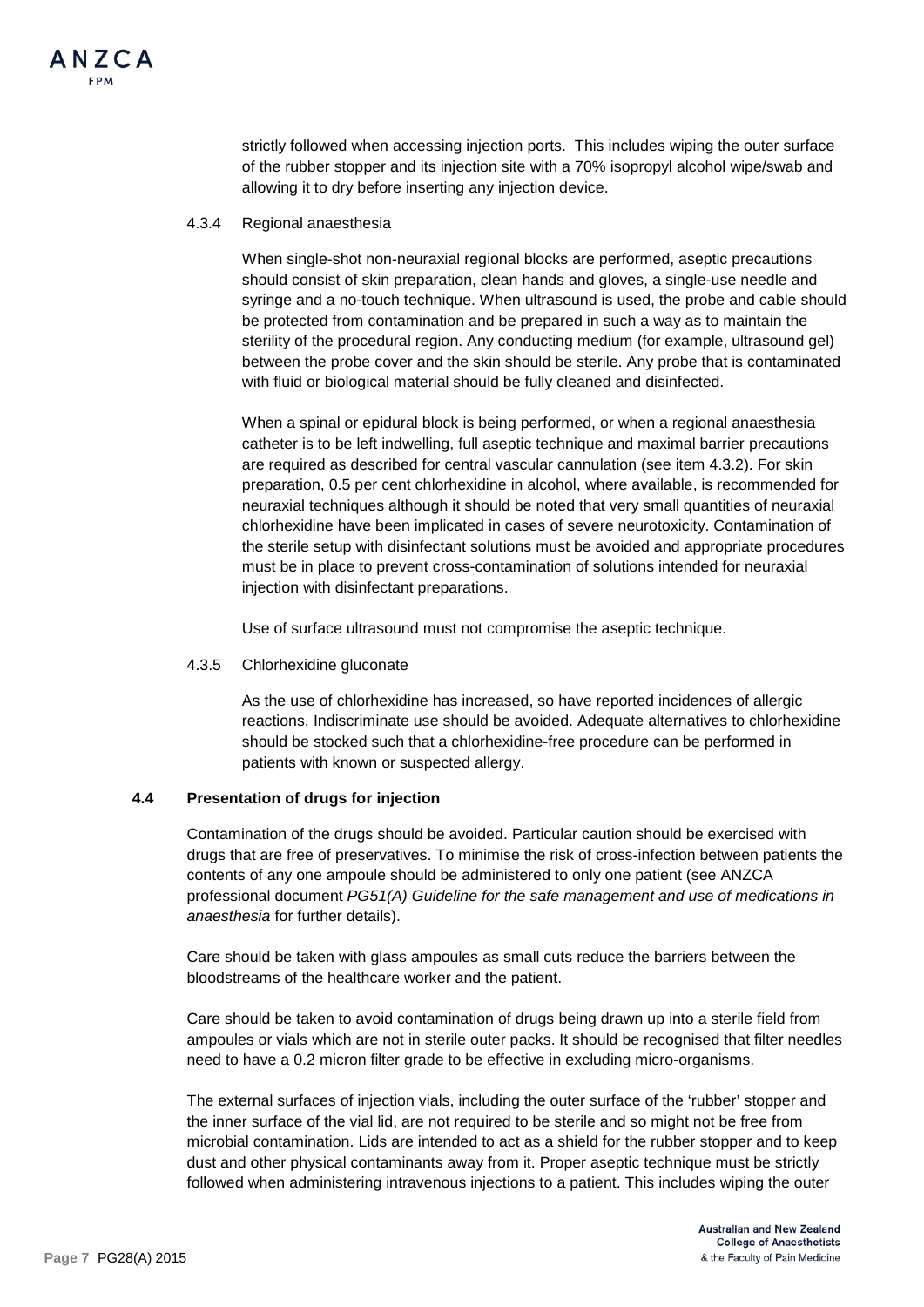

allowing it to dry before inserting any device into the vial.

# **This document is accompanied by a background paper (PG28(A)BP) which provides more detailed information regarding the rationale and interpretation of the Guideline.**

## **References**

ANZCA

- 1. Rutala WA, Weber DJ. Disinfection and sterilization in health care facilities: What clinicians need to know. Clin Infect Dis 2004;39(5):702-709.
- 2. AS/NZS 4187:2014 Reprocessing of reusable medical devices in health service organizations
- 3. National Health and Medical Research Council. Australian guidelines for the prevention and control of infection in healthcare. Canberra: National Health and Medical Research Council, 2010. From: [https://www.nhmrc.gov.au/about-us/publications/australian-guidelines-prevention-and-control](https://www.nhmrc.gov.au/about-us/publications/australian-guidelines-prevention-and-control-infection-healthcare-2010)[infection-healthcare-2010](https://www.nhmrc.gov.au/about-us/publications/australian-guidelines-prevention-and-control-infection-healthcare-2010) Accessed 17 April 2015.
- 4. Antibiotic Expert Group. Therapeutic guidelines: Antibiotic. 15 ed. Melbourne: Therapeutic Guidelines Limited; 2010. From: [http://www.tg.org.au/index.php?sectionid=41.](http://www.tg.org.au/index.php?sectionid=41) Accessed 27 April 2015.
- 5. Kurz A, Sessler DI, Lenhart R. Perioperative normothermia to reduce the incidence of surgical-wound infection and shorten hospitalization. N Engl J Med 1996 May 9;334(19):1209-15.
- 6. Rohde JM, Dimcheff DE, Blumberg N, et al. Health Care–Associated Infection After Red Blood Cell Transfusion: A Systematic Review and Meta-analysis.JAMA 2014;311(13):1317-1326. doi:10.1001/jama.2014.2726.
- 7. Hogarth I. Anaesthetic machine and breathing system contamination and the efficacy of bacterial/viral filters. Anaesth Intensive Care 1996; 24:154-63.
- 8. Ibrahim JJ, Perceval AK. Contamination of anaesthetic tubing--a real hazard? Anaesth Intensive Care 1992 Aug;20(3):317-21.
- 9. Chuan A, Tiong C, Maley M, Descallar J, Ziochos H. Decontamination of ultrasound equipment used for peripheral ultrasound-guided regional anaesthesia. Anaesth Intensive Care. 2013 Jul;41(4):529-34.
- 10. Queensland Health. Reprocessing of intra-cavity ultrasound transducers. Brisbane: Queensland Health. Document Number # QH-GDL-321-2-1:2013. From: [http://www.health.qld.gov.au/chrisp/sterilising/transducers.asp.](http://www.health.qld.gov.au/chrisp/sterilising/transducers.asp) Accessed 17 April 2015.
- 11. Kanagala P, Bradley C, Hoffman P, Steeds RP. Guidelines for transoesophageal echocardiographic probe cleaning and disinfection from the British Society of Echocardiography. Eur J Echocardiogr. 2011 Oct;12(10):i17-23.
- 12. Australian and New Zealand Intensive Care Society Safety and Quality Committee. Central line insertion and maintenance guideline. Melbourne: Australian and New Zealand Intensive Care Society, 2012. From: [http://www.anzics.com.au/Pages/CLABSI.aspx.](http://www.anzics.com.au/Pages/CLABSI.aspx) Accessed 17 April 2015.

#### **Further reading**

Anderson DJ, Kaye KS, Classen D, Arias KM, Podgorny K, Burstin H, et al. Strategies to prevent surgical site infections in acute care hospitals. Infect Control Hosp Epidemiol. 2008 Oct;29 Suppl 1:S51- 61.

AORN. Recommended practices for surgical attire. AORN J. 2005 Feb;81(2):413-20.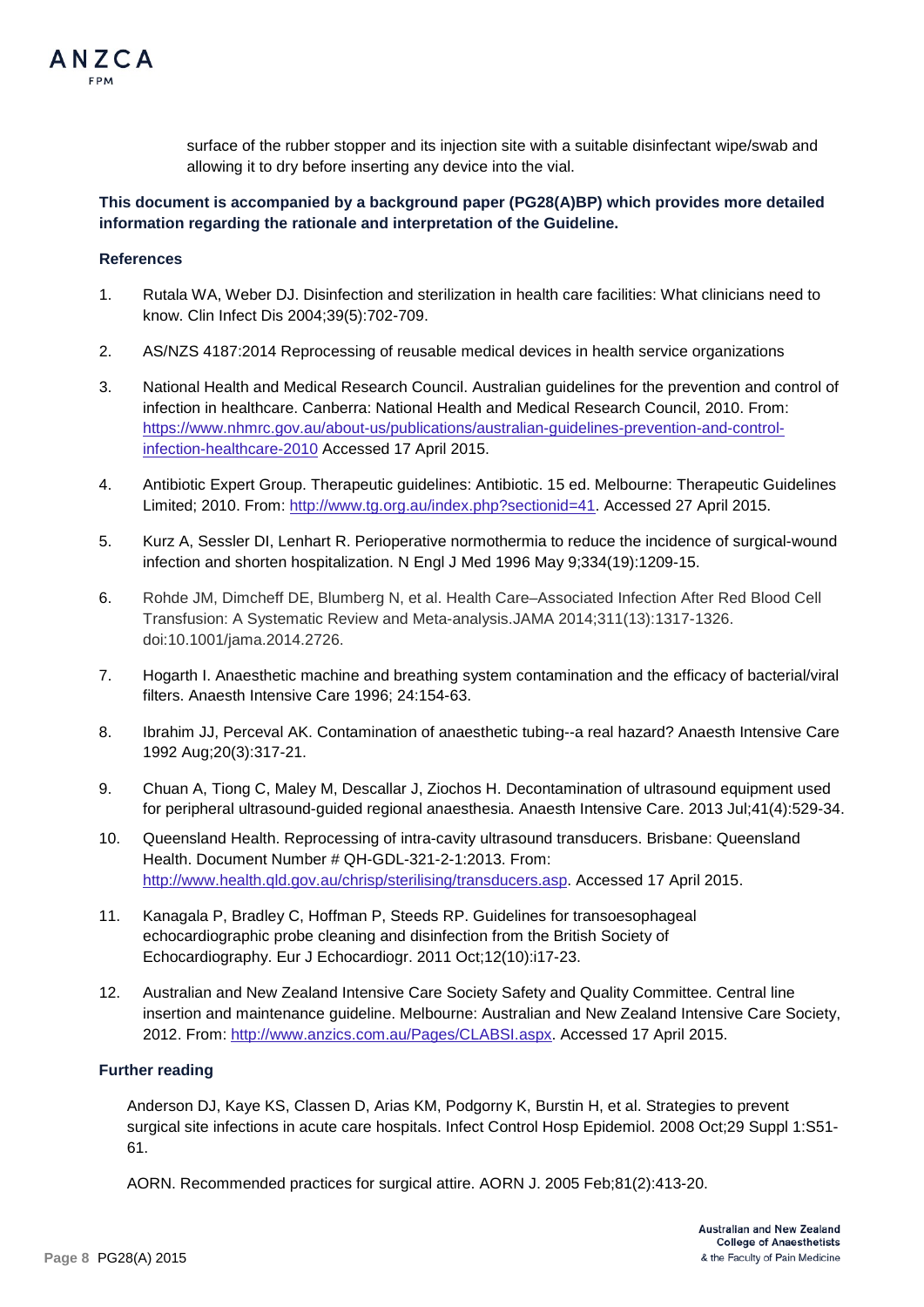

Association of Anaesthetists of Great Britain and Ireland. Infection control in anaesthesia. Anaesthesia. 2008 Sep;63(9):1027-36.

Bratzler DW, Houck PM. Antimicrobial prophylaxis for surgery: an advisory statement from the National Surgical Infection Prevention Project. Clinical Infectious Diseases. 2004 Jun 15;38(12):1706-15.

Caldeira D, David C, Sampaio C. Skin antiseptics in venous puncture-site disinfection for prevention of blood culture contamination: systematic review with meta-analysis. J Hosp Infect. 2011;77(3):223-32.

Cook TM, Counsell D, Wildsmith JAW. Major complications of central neuraxial block: report on the 3rd National Audit Project of the Royal College of Anaesthetists. On behalf of the Royal College of Anaesthetists Third National Audit Project. Br J Anaesth 2009;102:179-90.

Fischer GE, Schaefer MK, Labus BJ, Sands L, Rowley P, Azzam IA, Armour P, Khudyakov YE, Lin Y, Xia G, Patel PR, Perz JF, Holmberg SD. Hepatitis C virus infections from unsafe injection practices at an endoscopy clinic in Las Vegas, Nevada, 2007-2008. Clin Infect Dis. 2010 Aug 1;51(3):267-73.

Gutelius B, Perz JF, Parker MM, Hallack R, Stricof R, Clement EJ, Lin Y, Xia GL, Punsalang A, Eramo A, Layton M, Balter S. Multiple clusters of hepatitis virus infections associated with anesthesia for outpatient endoscopy procedures. Gastroenterology. 2010 Jul;139(1):163-70.

Hand Hygiene Australia. Welcome to Hand Hygiene Australia [Internet]. Available from: [http://www.hha.org.au/.](http://www.hha.org.au/) Accessed: 27 April 2015.

Hebl JR, Niesen AD. Infectious complications of regional anesthesia. Curr Opin Anaesthesiol. 2011 Oct;24(5):573-80).

Hebl JR. The importance and implications of aseptic techniques during regional anesthesia. Reg Anesth Pain Med. 2006 Jul-Aug;31(4):311-23.

Jansson JR, Fukada T, Ozaki M, Kimura S. Propofol EDTA and reduced incidence of infection. Anaesth Intensive Care. 2006 Jun;34(3):362-8.

Lidwell OM, Lowbury EJ, Whyte W, Blowers R, Stanley SJ, Lowe D. Effect of ultraclean air in operating rooms on deep sepsis in the joint after total hip or knee replacement: a randomised study. British medical journal (Clinical research ed). 1982;285(6334):10-4.

Muller AE, Huisman I, Roos PJ, Rietveld AP, Klein J, Harbers JB, Dorresteijn JJ, van Steenbergen JE, Vos MC. Outbreak of severe sepsis due to contaminated propofol: lessons to learn. J Hosp Infect. 2010 Nov;76(3):225-30.

National Health and Medical Research Council. The Australian immunisation handbook (10th edition). Canberra: National Health and Medical Research Council, 2013. From: <http://www.immunise.health.gov.au/internet/immunise/publishing.nsf/Content/Handbook10-home> Accessed 27 April 2015.

Panahi P, Stroh M, Casper DS, Parvizi J, Austin MS. Operating Room Traffic is a Major Concern During Total Joint Arthroplasty. Clin Orthop Relat Res. 2012 Feb 3.

Ritter MA. Operating room environment. Clinical orthopaedics and related research. 1999(369):103-9.

Small H, Adams D, Casey AL, Crosby CT, Lambert PA, Elliott T. Efficacy of adding 2% (w/v) chlorhexidine gluconate to 70% (v/v) isopropyl alcohol for skin disinfection prior to peripheral venous cannulation. Infect Control Hosp Epidemiol. 2008: 29(10):963-5.